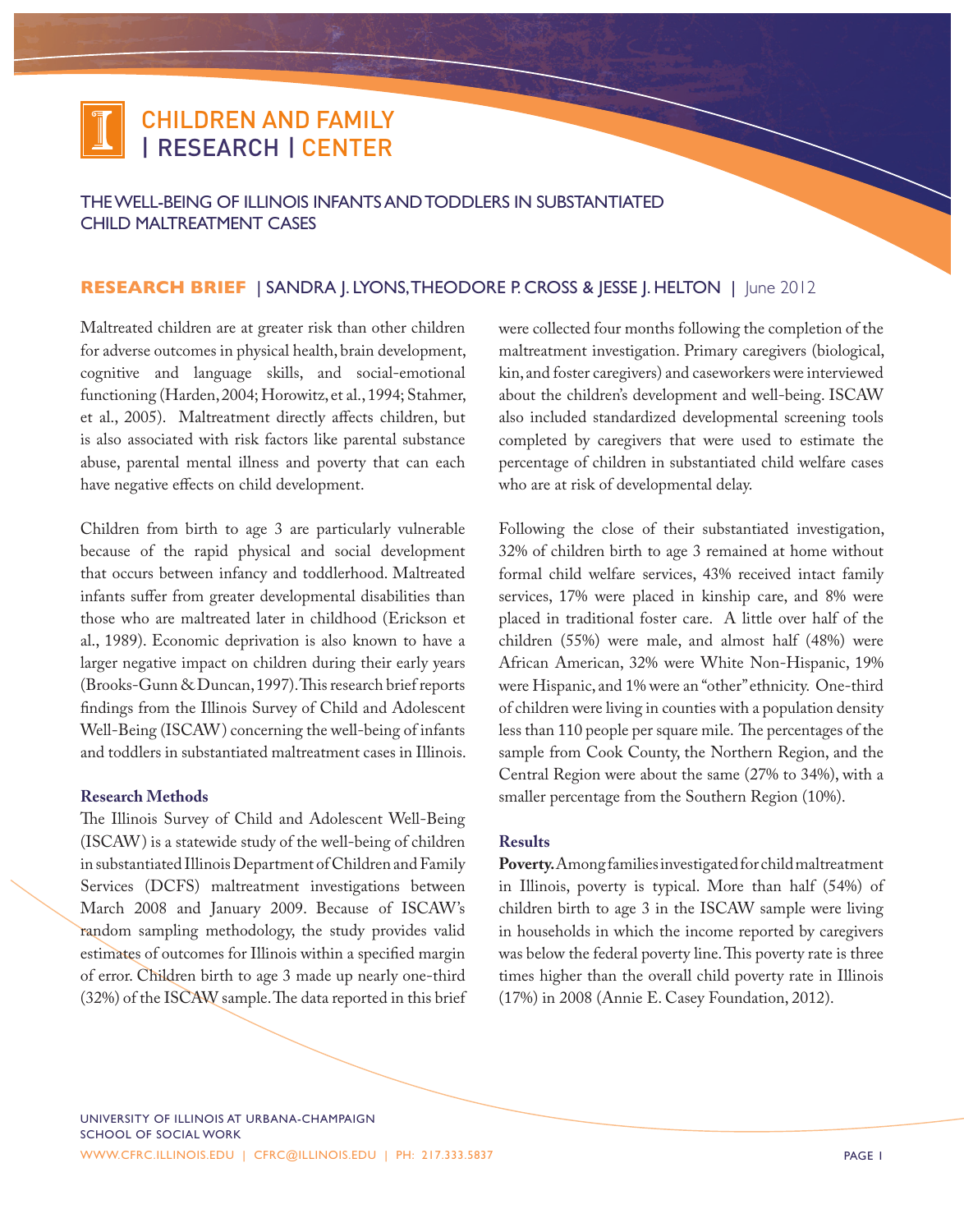# CHILDREN AND FAMILY | RESEARCH | CENTER

**Risk Factors in the Home Environment.** In addition to economic deprivation, infants and toddlers face a number of other risks in their home environments. As reported by their caseworkers, many children in this age range had parents who had a history of domestic violence (28%), alcohol (12%) or other substance abuse (26%) problem, serious mental illness (24%), or arrest (20%). Caregivers themselves reported having difficulties including below average social support (18%), poor physical health (10%), and poor mental health (12%).

**Physical Development.** Several indicators in the ISCAW caregiver interview spoke to children's health. Most caregivers reported that the infant or toddler in their care was in good health (97%), was up-to-date with immunizations (95%), had a medical home (97%), and had had a well-child visit in the previous 12 months (94%). A large majority of caregivers reported that their child had insurance coverage (98%). Almost one-third of caregivers of children ages 2 to 3 said that their child had had a dental check-up (31%). On the other hand, physical health is an issue for many of these children. Thirty percent of caregivers indicated that their child had a special health care need requiring ongoing care, including conditions like asthma, mental retardation, vision problems, and language impairment. A large proportion of children under age three (39%) had had an emergency department visit in the last year.

**Language Development.** The Preschool Language Scale-3 (PLS-3) was used to measure language development. The PLS-3 has two subscales, the Auditory Comprehension subscale, which measures receptive communication skills, and the Expressive Communication subscale, which measures expressive communication skills. A Total Language Standard Score is also scored based on the subscales. The average scores on all three scores for children birth to age 3 in the ISCAW sample were substantially lower than among children this age in the general U.S. population, placing these children at the 15th to 21st percentile on average on these measures.

**Cognitive Development.** The Bayley Infant Neurodevelopmental Screener (BINS) (Aylward, 1995) was used to identify infants between 3 and 24 months old with developmental delays or neurological impairments who need further diagnostic testing and possibly early intervention services. Overall, 64 percent of children aged 0 to 2 had scores indicating that they were at high risk of developmental delay. These children showed limitations in one or more of these areas: neurological functioning, sensation and perception, fine and gross motor skills, verbal skills, memory/learning and thinking/reasoning. This rate is comparable to that of a sample of children specifically identified for clinical intervention and is substantially higher than the percentage of children who score in the high risk range in the general population (14%).

The cognitive domain of the Battelle Developmental Inventory (BDI) (Newborg, 2005) was also used to assess cognitive development. The BDI measures attention, memory, reasoning, early academic skills, perceptual and conceptual skills. Seventeen percent of children scored within the clinical range on the BDI total score, indicating a need for intervention. This is more than eight times the rate among children in the general population.

## **Developmental Needs**

**Adaptive Living Skills.** Children's daily-living skills were measured with the Vineland Adaptive Behavior Scale (VABS) Screener (Sparrow, Carter, & Cicchetti, 1993)— Daily Living Skills domain. Adaptive living skills in this age group include basic eating and drinking, hygiene, toilet training, and basic safety. Though the majority of children (74%) ranked in the adequate to high range on this scale, over a quarter of children in this age range were in either the moderate low range (22%) or the very low range (4%). Developmental Need. Following the NSCAW II Baseline Report (Ringeisen et al., 2011), developmental need was defined based on young children having a diagnosed mental or medical condition that has a high probability of resulting in developmental delay (e.g., Down syndrome) and/or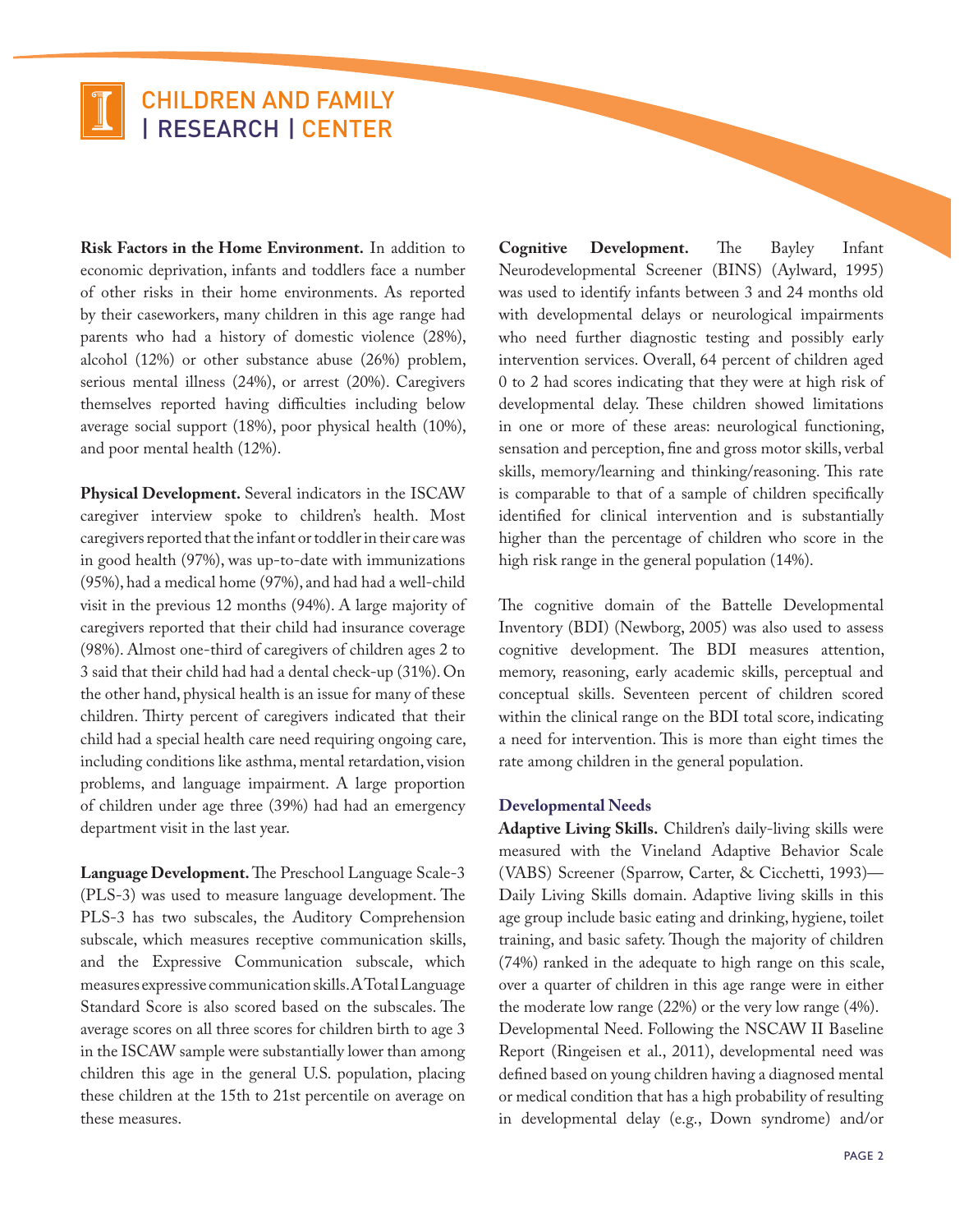## CHILDREN AND FAMILY | RESEARCH | CENTER

being two standard deviations below the mean in at least one developmental area or 1.5 standard deviations below the mean in two areas. An analysis of developmental need is useful because it is a conservative method of showing how many children have developmental challenges across measures. The measures discussed in this brief were used in the calculation of developmental need, with the exception of the Bayley Infant Neurodevelopmental Screener because it lacks some of the measurement qualities of other instruments. In the ISCAW sample, 21% of children birth to age 3 showed evidence of developmental need when defined using this measure.

### **Conclusions**

ISCAW data show that many Illinois infants and toddlers in substantiated maltreatment cases are at risk for development delays. Most children did not have substantial developmental challenges, but disproportionate percentages had serious family risks, special health care needs, compromised language and/or cognitive development, and impaired living skills. This is not surprising given both the maltreatment and the family and community challenges that they have experienced. Awareness of their developmental need is critical, as research has suggested that experiences in the early years are particularly influential for children's later development. Since these children are not yet in school, child welfare may be one of the few systems that has contact with them. This presents an opportunity for the child welfare system to facilitate early intervention with infants, toddlers, and their families when children are very young, with the opportunity for lasting benefits throughout their life.

Policies and programs such as the DCFS' Integrated Assessment and Early Childhood Placement Family Services Program that provide developmental screenings for children aged birth to 3 and consultations and referrals for early childhood related issues for children up to age 5 are critical to meeting the developmental needs of young children involved with DCFS (see, e.g., Illinois Department of Children and Family Services, n.d.; Smithgall et al., 2009). The earlier the needs of these children and families can be addressed, the greater the chances of ensuring their well-being as they get older.

#### **Recommended Citation**

Lyons, S.J., Cross, T.P., & Helton, J.J. (2012). *The Well-Being of Illinois Infants and Toddlers in Substantiated Child Maltreatment Cases.* Urbana, IL: Children and Family Research Center, University of Illinois at Urbana-Champaign.

#### **Related Report**

Cross, T.P. & Helton, J.J. (2012). *The Well-Being of Illinois Children in Substantiated Investigations: Baseline Results from the Illinois Survey of Child and Adolescent Well-Being.* Urbana, IL: Children and Family Research Center, University of Illinois at Urbana-Champaign.

#### **Acknowledgements**

This document includes data from the National Survey of Child and Adolescent Well-Being, which was developed under contract with the Administration on Children, Youth, and Families, U.S. Department of Health and Human Services (ACYF/DHHS). The data have been provided by the National Data Archive on Child Abuse and Neglect. The information and opinions expressed herein reflect solely the position of the author(s). Nothing herein should be construed to indicate the support or endorsement of its content by ACYF/DHHS. Funding for the Illinois Survey of Child and Adolescent Well-Being (ISCAW) was provided by the Illinois Department of Children and Family Services and Casey Family Programs. The authors would like to thank Tamara Fuller and Becky Ponder for their work in preparing and editing this brief.